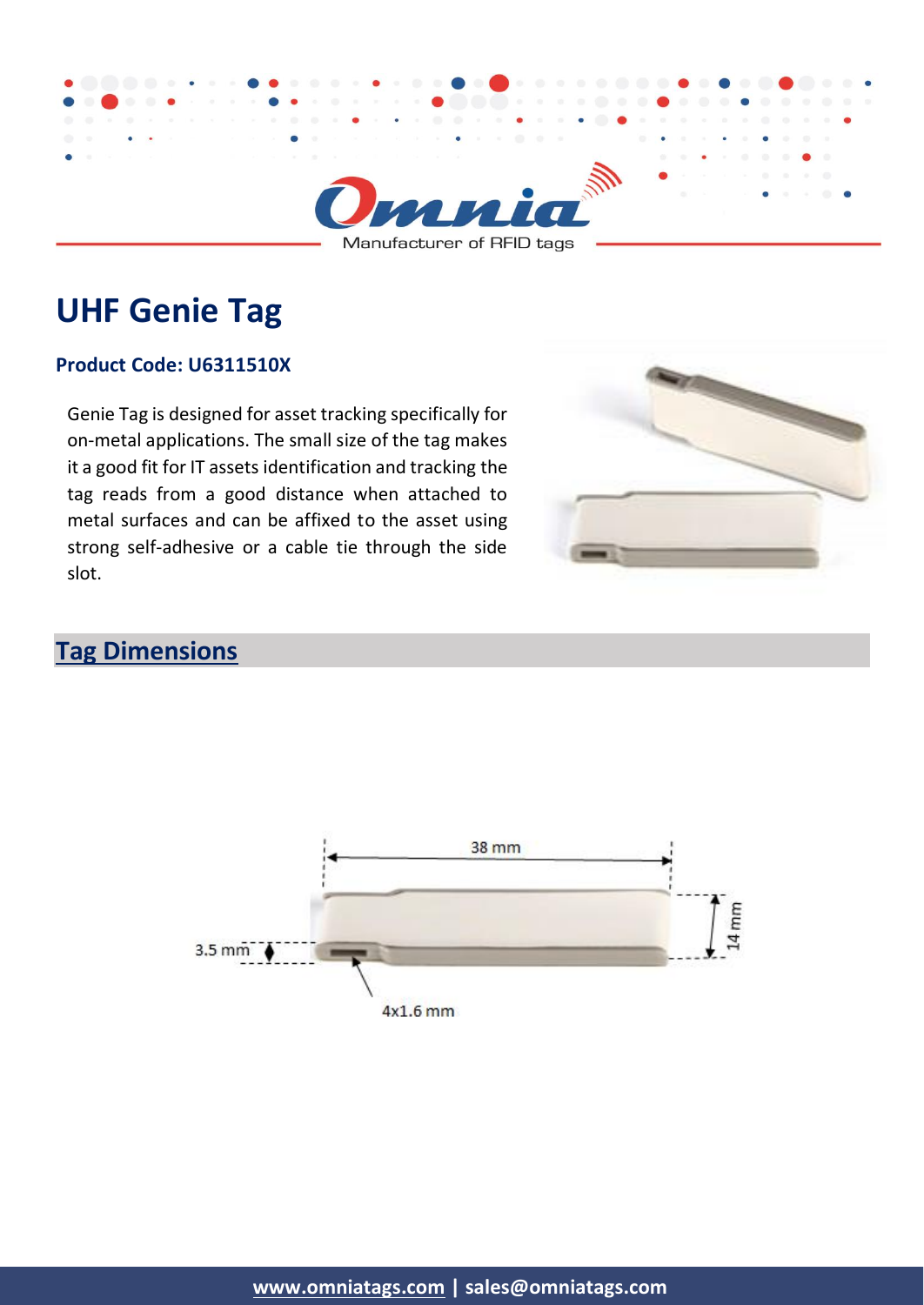| <b>Electrical Specifications</b>                           |                                      |                                                             |  |  |
|------------------------------------------------------------|--------------------------------------|-------------------------------------------------------------|--|--|
| Air Interface Protocol                                     |                                      | ISO/IEC 18000-6C, EPC Global C1G2                           |  |  |
| <b>Operational Frequency</b>                               | 865 - 868 MHz or 902 - 928 MHz       |                                                             |  |  |
| Chip**                                                     | Alien Higgs-3                        |                                                             |  |  |
| <b>Memory Configuration</b>                                |                                      |                                                             |  |  |
|                                                            | EPC-96 bits, extendible to 480bits   |                                                             |  |  |
|                                                            | TID - 96 bits unalterable unique     |                                                             |  |  |
|                                                            | User memory $-512$ bits              |                                                             |  |  |
|                                                            | Access password - 32 bits            |                                                             |  |  |
|                                                            | Kill password $-32$ bits             |                                                             |  |  |
|                                                            | U6311510M                            | On metal - Up to 6.0 m on Fixed Reader with Linear antenna  |  |  |
| Read Range*                                                | U6311510F                            | Off metal - Up to 3.0 m on Fixed Reader with Linear antenna |  |  |
| Operating temperature                                      | -40 $^{\circ}$ C to +80 $^{\circ}$ C |                                                             |  |  |
| Storage temperature                                        | -40 $^{\circ}$ C to +80 $^{\circ}$ C |                                                             |  |  |
| Ingress protection<br>rating                               | <b>IP54</b>                          |                                                             |  |  |
| Attachment***                                              | Self Adhesive / Cable tie            |                                                             |  |  |
| Applicable surface                                         | Metal/Off Metal                      |                                                             |  |  |
| <b>Physical and Mechanical Specification</b>               |                                      |                                                             |  |  |
| <b>Dimensions</b>                                          | $38 \times 14 \times 3.5 \pm 0.2$ mm |                                                             |  |  |
| Slot Size                                                  | 4 x 1.6 mm                           |                                                             |  |  |
| Weight                                                     | 2.0 <sub>g</sub>                     |                                                             |  |  |
| Encasement                                                 | ABS & Polyester label                |                                                             |  |  |
| <b>Quality Assurance</b>                                   | 100% reader tested                   |                                                             |  |  |
| <b>Chemical Resistance</b>                                 |                                      |                                                             |  |  |
| Resistant to continuous exposure to salt water for 2 hours |                                      |                                                             |  |  |
| Resistant to continuous exposure to motor oil for 2 hours  |                                      |                                                             |  |  |
| Additionally, abrasion resistant against HCL and IPA       |                                      |                                                             |  |  |